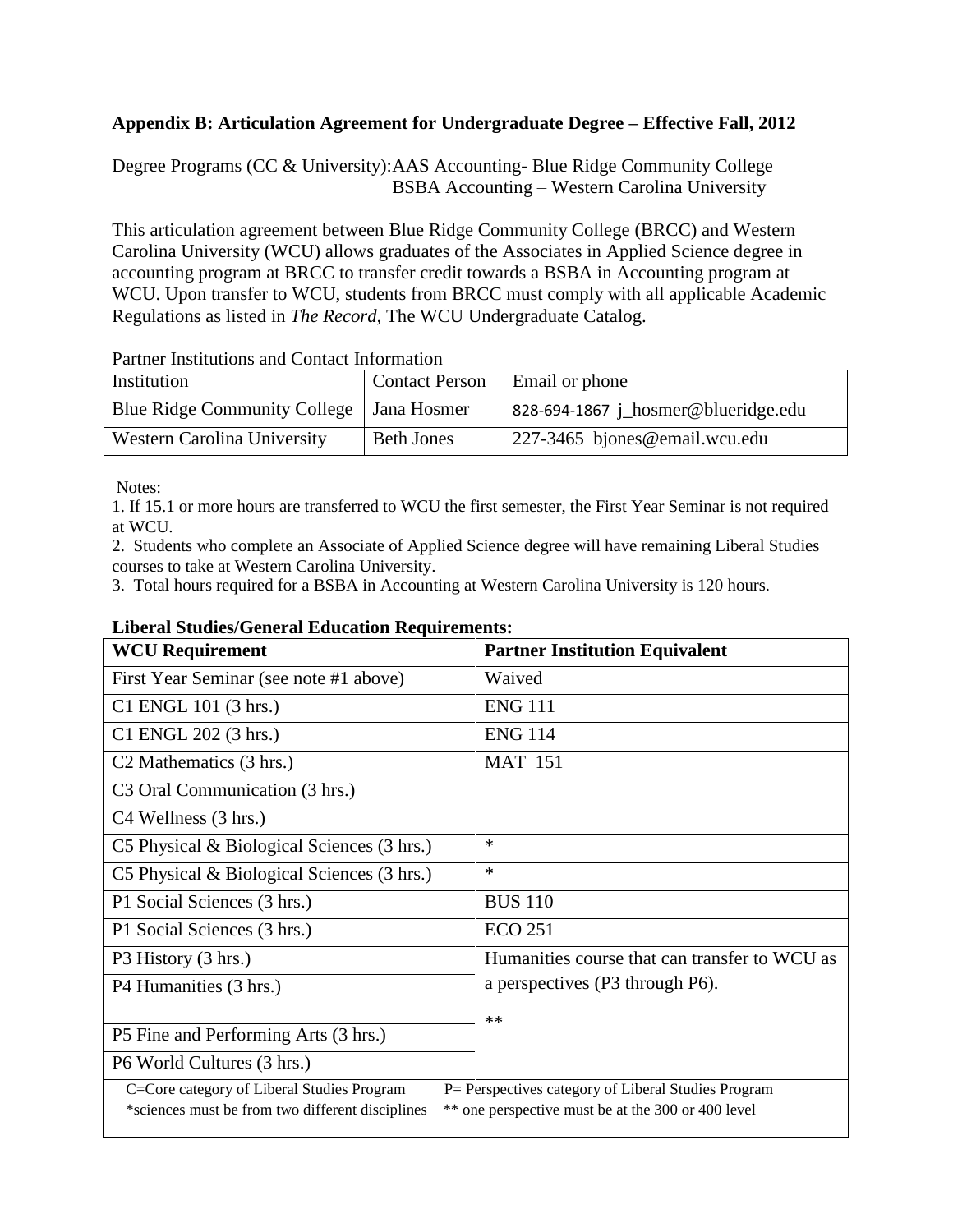| <b>WCU Requirement</b>   | <b>Partner Institution Equivalent</b> |
|--------------------------|---------------------------------------|
| ACCT 251                 | <b>ACC 120</b>                        |
| ECON 231 (satisfies P1)  | <b>ECO 251</b>                        |
| MATH 170 (satisfies C2)  | <b>MAT 151</b>                        |
| ACCT 252                 | <b>ACC 121</b>                        |
| <b>CIS 251</b>           |                                       |
| <b>LAW 230</b>           | <b>BUS 115</b>                        |
| <b>MKT 201</b>           | MKT 120 (Major Course Elective)       |
| ECON 232 (number change) | ECON 252 (Social Sciences Elec.)      |
| <b>FIN 305</b>           |                                       |
| <b>MGT 300</b>           |                                       |
| QA 305                   |                                       |
| <b>MGT 404</b>           |                                       |
| <b>ACCT 275</b>          | <b>ACC 220</b>                        |
| ACCT 352                 |                                       |
| ACCT 355                 |                                       |
| ACCT 356                 |                                       |
| ACCT 365                 |                                       |
| ACCT 454                 |                                       |
| ACCT 495                 |                                       |

## **Major Requirements (courses)**

Other requirements needed to complete the degree program.

30 hours of general electives